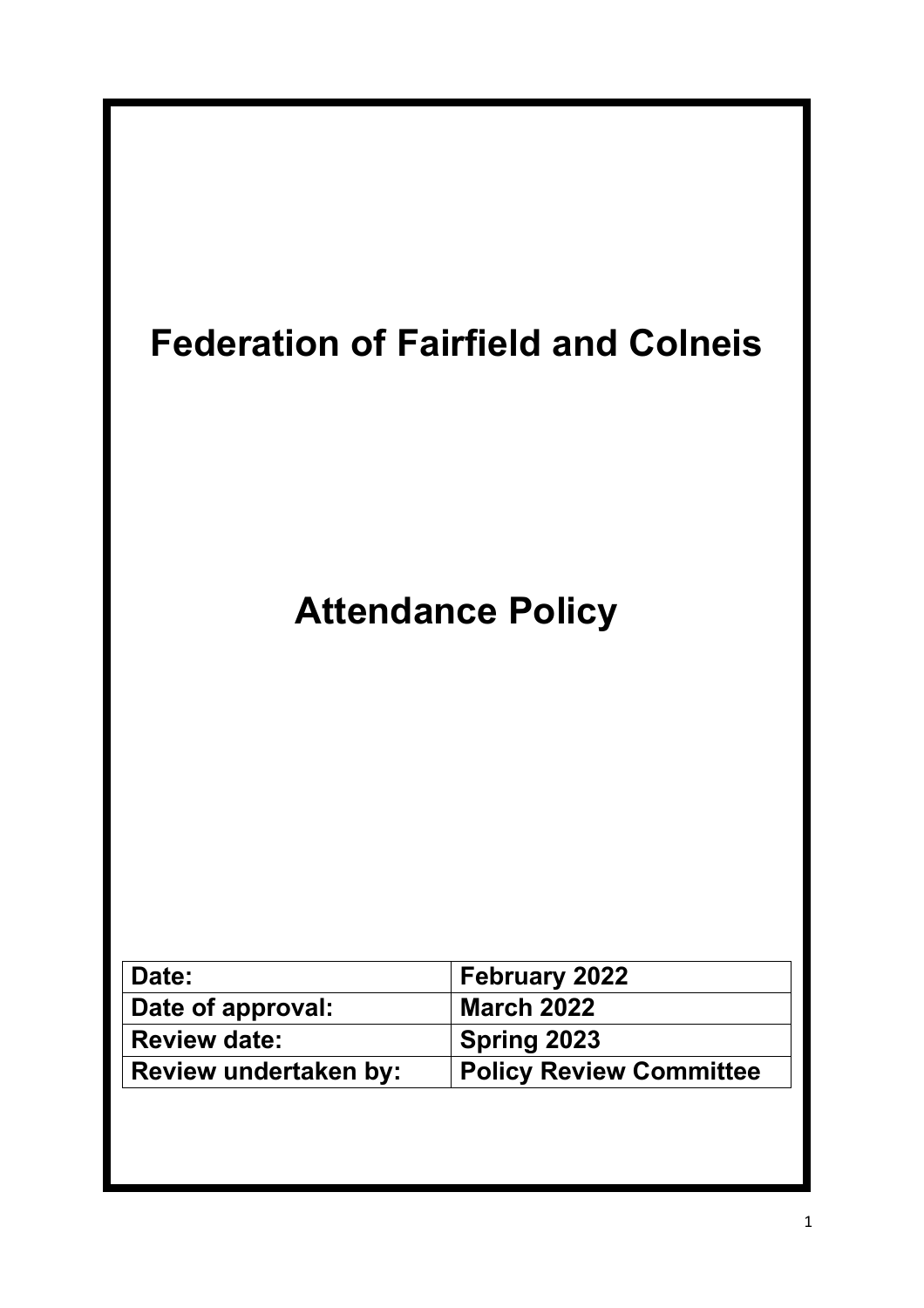# **1. Introduction**

- 1.1 The Federation of Fairfield and Colneis (the Federation) acknowledges there are clear links between:
	- Attendance and attainment
	- Attendance and safeguarding
- 1.2 The Federation is committed to providing a high-quality education for all its pupils. By attending school every day and on time children and young people can take full advantage of the educational opportunities available to them.
- 1.3 The whole school community pupils, parents and carers, teaching and support staff and school governors – have a responsibility to ensure good school attendance and all have important roles to play. The purpose of the policy is to clarify everyone's part in this.
- 1.4 This policy applies to all children registered at the Federation and is based on current government and Local Authority guidance and statutory Regulations. The Federation will ensure that all members of the community know of the policy and have access to it.
- 1.5 The Federation encourages all parents/carers to work in partnership with the school in order to improve attendance and punctuality and recognises that *"parents have the primary responsibility to ensure that pupils of compulsory school age attend school regularly"***.**
- 1.6 The Federation uses the Local Authority recommended attendance codes. (Page 9)

## **2. Aims & Objectives**

- 2.1 This attendance policy ensures that all staff and governors in our school are fully aware of and clear about the actions necessary to promote good attendance.
- 2.2 Throughout this policy the Federation aims to:
	- To improve pupils' achievement by promoting high levels of attendance and punctuality.
	- Create an ethos in which good attendance and punctuality are recognised as the norm and seen to be valued by the school.
	- Raise awareness of parents, carers and pupils of the importance of uninterrupted attendance and punctuality at every stage of a child's education.
	- Ensure that our policy applies to non-statutory school age children in order to promote good habits at an early age.
	- Work in partnership with pupils, parents, staff and the Education Welfare Service so that all pupils realise their potential, unhindered by unnecessary absence.
	- Promote a positive and welcoming atmosphere in which pupils feel safe, secure and valued, and encourage in pupils a sense of their own responsibility.
	- Establish a pattern of monitoring attendance and ensure consistency in recognising achievement and dealing with difficulties.
	- Recognise the key role of all staff in promoting good attendance.
	- To make explicit the Federation's registration procedures.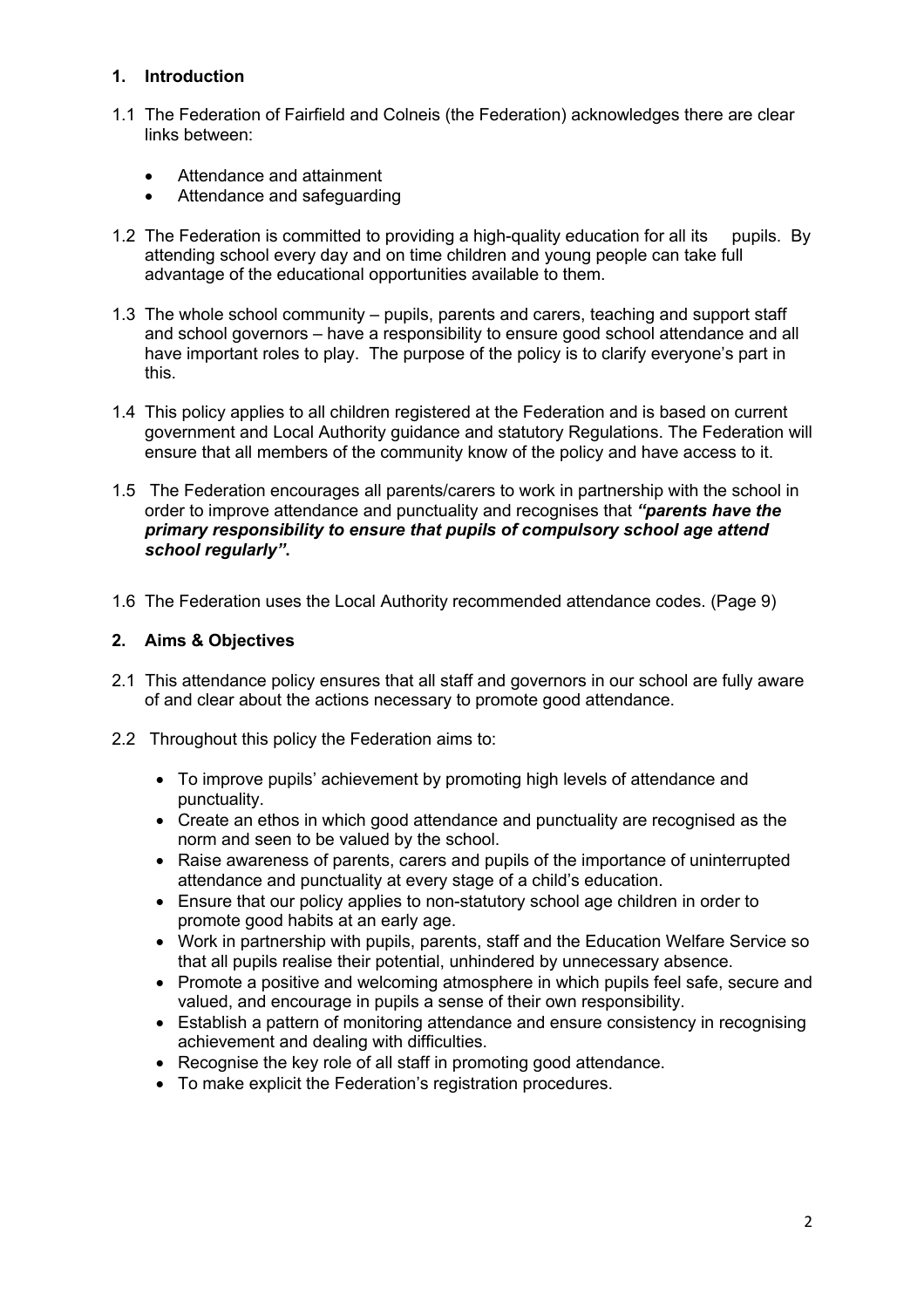# **3. Registration Procedures**

- 3.1 Registration is an important part of the school day. The Federation acknowledges that attendance registers are legal documents, may be presented as evidence in a Court of Law; therefore, all staff undertake to mark registers accurately at all times.
- 3.2 Morning registration is viewed as a time to welcome pupils into school and help prepare them for the day ahead, as well as an opportunity to explain any changes to the day's usual routines.
- 3.3 Registers at the Federation are taken at the beginning of both the morning and afternoon sessions. Unless other temporary arrangements are in places (such as during the COVID-19 pandemic) the session start times are:
	- 9.00am (all years)
	- 12.45pm (EYFS)
	- 1.15pm (KS1)
	- 1.00pm (KS2).
- 3.4 The Federation's attendance registers are available for inspection by authorised personnel during normal school hours.

### **4. School's Responsibilities**

- 4.1 All Federation staff place a high value on regular attendance and good punctuality. They also have a responsibility to set a good example in matters relating to their own attendance and punctuality.
- 4.2 Federation staff are responsible for ensuring that pupils have good attendance by:
	- ensuring that attendance registers are kept accurately;
	- differentiating appropriately between authorised and unauthorised absence (a letter or message from a parent does not in itself authorise an absence – only the school can decide whether the parent's explanation justifies authorising the absence);
	- responding to absenteeism firmly, consistently and with care;
	- contacting parents when they are concerned about a pupil's absences, and recording the contact;
	- consulting with the Education Welfare Service if a pupil's attendance continues to give cause for concern;
	- promoting regular school attendance (for example, by contacting parents on the first day of absence if parents have not contacted the school);
	- acknowledging good or improved attendance of individual pupils and classes.

### **5. Responsibility of Parents/Carers**

5.1 Children who are persistently late or absent soon fall behind with their learning. Children who are absent from school frequently develop large gaps in their learning which will impact on their progress and their ability to meet age related learning expectations.

### **Punctuality**

- 5.2 It is the parent/carer's responsibility:
	- To ensure that their children arrive to school on time.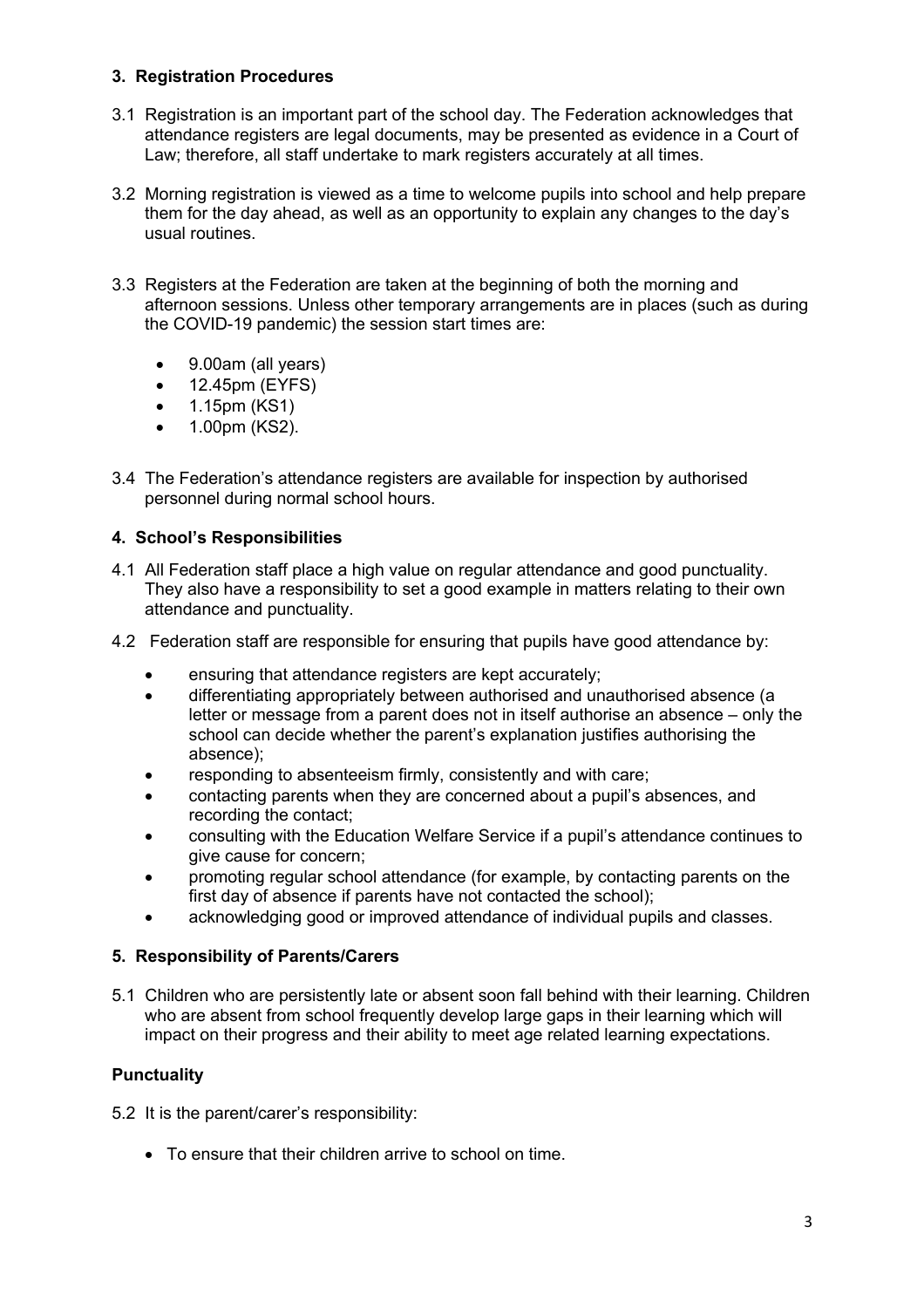- The morning register will be called promptly at the session start time. Any child arriving after that time but before the registers close, 15 minutes later, will be marked as late (L). Any child arriving after the registers have closed will be marked as unauthorised late (U).
- The afternoon register will be called promptly at the start of the session. Any child arriving ten minutes after that will be marked as late (L). Any child arriving after the registers have closed will be marked as unauthorised late (U).
- To ensure children who arrive after the registers has been called report to the school office to sign in.

### **Absences**

5.3 It is the parent/carer's responsibility:

- To notify the school on the first day of absence before 9:30am or as soon as possible. Parents can report an absence by telephoning or emailing the school office.
- To provide medical evidence, if requested, on the child's return to school.
- To ensure that as far as possible, medical appointments are arranged for outside school hours. Where this is not possible, parents are expected to provide evidence of the appointment in advance, and the child should attend school before/after the appointment.
- To liaise with the school as soon as possible regarding any specific issues that might cause absence or lateness, e.g. a sick parent/carer. Parents/carers of children for whom we do not know the reason for absence will be contacted after 9:30am initially by text/phone.

#### **Illness/Medical Absences**

5.4 In addition to the points above, if a child is repeatedly absent due to illness, the school may request medical evidence for further absences. This can take the form of a GP appointment card, a consultant letter, a copy of a prescription etc.

In the case of a chronic illness or other long term illness issue then a letter or note from the GP or other health professional to state the child is not fit for school or stating the times and days each week the child will be fit for school will be required. This will give clarity to both the school and the child, plus the parent/carer.

The school may also request medical evidence for any illness absence taken immediately before or after a school holiday or if the authenticity of an illness is in doubt.

### **6. Term-Time Holiday Absences**

- 6.1 Parents/carers are expected to take their child(ren) on holiday during the 14 weeks school holidays to minimise the impact of their child(ren) missing their education.
- 6.2 Parents/carers requesting a term time holiday must complete a leave of absence request form (if applicable) in advance of the trip (ideally at least 4 weeks prior). These requests will be considered on a case-by-case basis by the Headteacher.

It is the parent/carer's responsibility:

- To obtain a leave of absence form from the school office.
- To complete and submit the form in advance of the period of absence (ideally 4 weeks prior).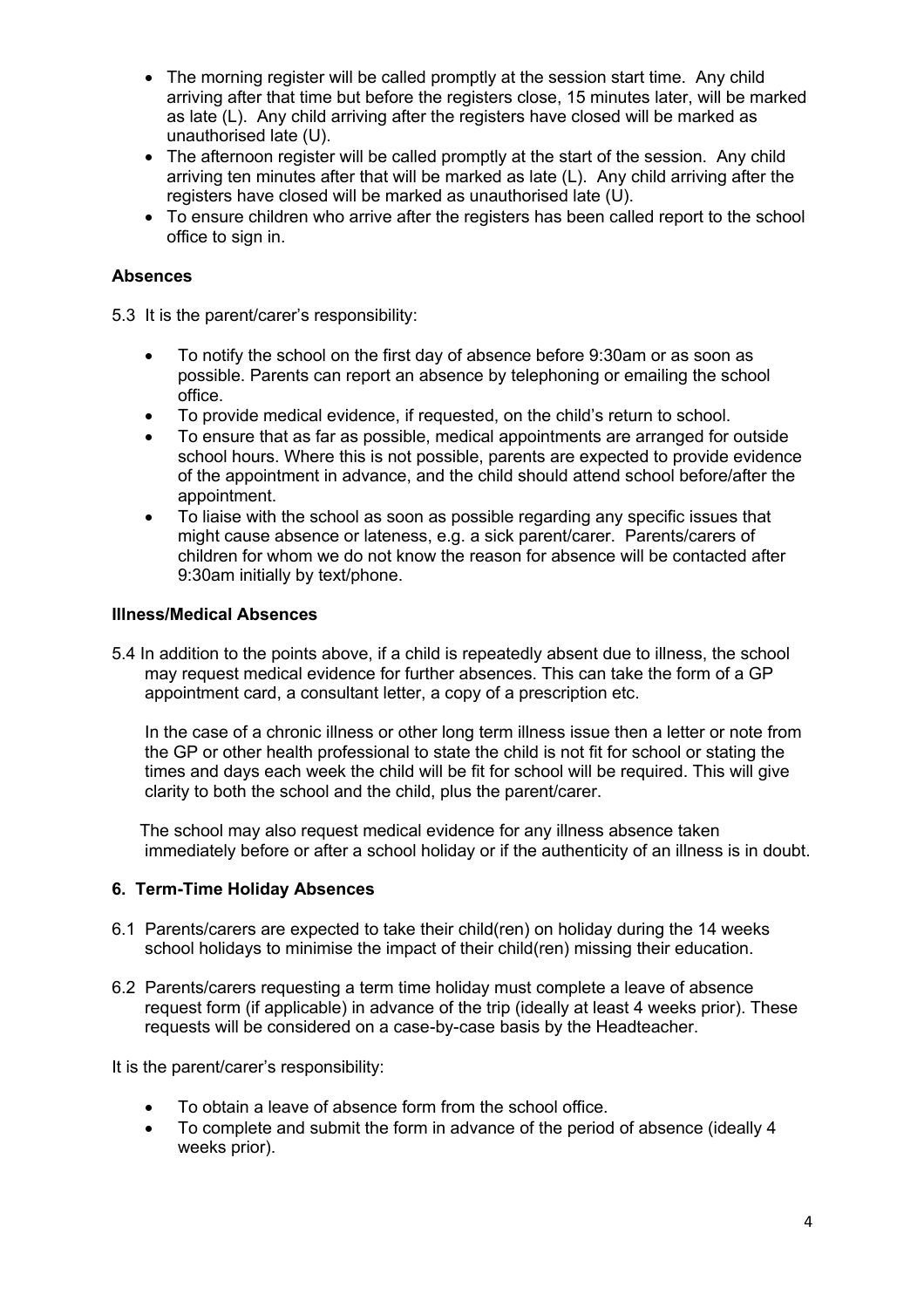# **7. Fixed Penalty Fines & Court**

- 7.1 A fixed penalty notice fine may be issued when 6 or more unauthorised absence sessions (not necessarily consecutively) have occurred (3 whole days in total). School will give a reminder/warning about attendance when 4 unauthorised sessions have been recorded (2 whole days in total) and then expect to see no further unauthorised absences.
- 7.2 If parents/carers choose to take their child(ren) on a term-time holiday without the Headteacher's authorisation, the child(ren)'s absences will be marked as unauthorised.
- 7.3 The penalty notice fine is £60 if paid within 21 days; please note this is £60 for each child, for each parent/carer (i.e. 2 children, 2 parent/carers = £240 fine) increasing to £120 between 21 and 28 days.

Second and subsequent unauthorised term-time holidays may be referred to the Local Authority for legal action. In these cases, an Education Welfare Officer will be asked to investigate and will decide with the school what the best course of action should be.

### **8. Absence for Other Reasons**

8.1 It is the parent/carer's responsibility:

- To inform the office, in writing, of the need for leave in circumstances which are known in advance.
- To inform the school as soon as possible when sudden circumstances occur which prevent a family bringing a child to school, so that the appropriate code can be recorded in the register.

### **Unexplained Absence**

- 8.2 When a child is repeatedly absent and no satisfactory reason is given, the parent/carers will be investigated and may be liable for prosecution and/or a fine from the Local Authority.
- 8.3 Regular monitoring of all pupil's attendance is carried out by the Education Welfare Officer. Children who have repeated unauthorised absences, holidays or otherwise, will be contacted by the Education Welfare Officer and may be invited to an attendance meeting to discuss absences and any appropriate support.

### **9. Role of the Family Support Worker**

- 9.1 To work proactively alongside the SLT to identify patterns of poor attendance.
- 9.2 To offer early support to families in order to improve attendance rates, before more formal avenues are considered.
- 9.3 To offer support and advise to families, alongside the wider pastoral support team where absence rates provide a cause for concern.

### **10. Role of the Education Welfare Officer**

10.1 To investigate absence which exceeds more than 10%, and to hold meetings with these parents as required.